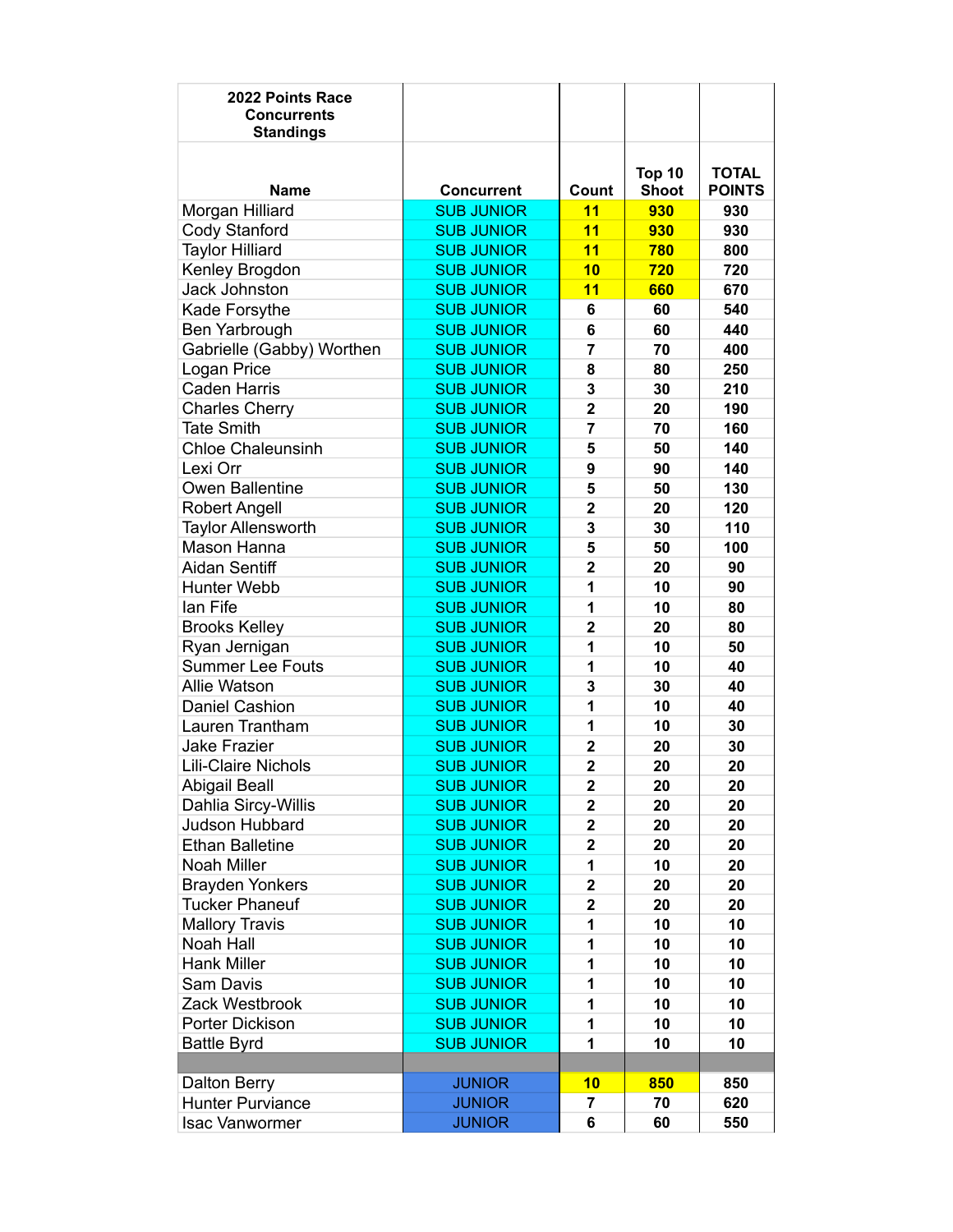| 2022 Points Race<br><b>Concurrents</b><br><b>Standings</b> |                   |                         |                        |                               |
|------------------------------------------------------------|-------------------|-------------------------|------------------------|-------------------------------|
| <b>Name</b>                                                | <b>Concurrent</b> | Count                   | Top 10<br><b>Shoot</b> | <b>TOTAL</b><br><b>POINTS</b> |
| <b>Jack Huckabee</b>                                       | <b>JUNIOR</b>     | 10                      | 490                    | 490                           |
| <b>Cameron Burns</b>                                       | <b>JUNIOR</b>     | 9                       | 90                     | 430                           |
| <b>Seth Ratliff</b>                                        | <b>JUNIOR</b>     | 4                       | 40                     | 410                           |
| <b>Cooper Sparks</b>                                       | <b>JUNIOR</b>     | $\overline{7}$          | 70                     | 340                           |
| Spencer Higdon                                             | <b>JUNIOR</b>     | 6                       | 60                     | 260                           |
| <b>Carson Walters</b>                                      | <b>JUNIOR</b>     | 5                       | 50                     | 190                           |
| <b>Seth Proctor</b>                                        | <b>JUNIOR</b>     | $\overline{2}$          | 20                     | 180                           |
| Sara Ratliff                                               | <b>JUNIOR</b>     | 3                       | 30                     | 180                           |
| Lucas Davis                                                | <b>JUNIOR</b>     | $\overline{2}$          | 20                     | 170                           |
| <b>Caleb Pike</b>                                          | <b>JUNIOR</b>     | $\overline{2}$          | 20                     | 170                           |
| <b>Cooper Smith</b>                                        | <b>JUNIOR</b>     | 6                       | 60                     | 160                           |
| Nathan Myers                                               | <b>JUNIOR</b>     | $\overline{2}$          | 20                     | 140                           |
| <b>Hunter Burgess</b>                                      | <b>JUNIOR</b>     | 4                       | 40                     | 130                           |
| Jami Giarrizzo                                             | <b>JUNIOR</b>     | $\mathbf{2}$            | 20                     | 130                           |
| Sara Fox                                                   | <b>JUNIOR</b>     | $\mathbf{2}$            | 20                     | 120                           |
| Zachary Emmons                                             | <b>JUNIOR</b>     | $\overline{2}$          | 20                     | 120                           |
| Daylon Mahn                                                | <b>JUNIOR</b>     | 1                       | 10                     | 110                           |
| Jedidiah Baggett                                           | <b>JUNIOR</b>     | 1                       | 10                     | 110                           |
| <b>Clint Phifer</b>                                        | <b>JUNIOR</b>     | 1                       | 10                     | 100                           |
| Joe Gill IV                                                | <b>JUNIOR</b>     | $\overline{2}$          | 20                     | 90                            |
| <b>Cordell Cagle</b>                                       | <b>JUNIOR</b>     | $\overline{2}$          | 20                     | 90                            |
| lan Hirsch                                                 | <b>JUNIOR</b>     | 1                       | 10                     | 90                            |
| Will Yarbrough                                             | <b>JUNIOR</b>     | 1                       | 10                     | 80                            |
| Dakota Duke                                                | <b>JUNIOR</b>     | $\overline{2}$          | 20                     | 80                            |
| Avery Jackson                                              | <b>JUNIOR</b>     | 1                       | 10                     | 80                            |
| Anderson Brown                                             | <b>JUNIOR</b>     | 1                       | 10                     | 70                            |
| <b>Nolan Smith</b>                                         | <b>JUNIOR</b>     | 4                       | 40                     | 70                            |
| <b>Carson Winchester</b>                                   | <b>JUNIOR</b>     | 1                       | 10                     | 70                            |
| <b>Caleb Darnell</b>                                       | <b>JUNIOR</b>     | 3                       | 30                     | 70                            |
| Nolan Baker                                                | <b>JUNIOR</b>     | 1                       | 10                     | 60                            |
| Halen Wilkerson                                            | <b>JUNIOR</b>     | 1                       | 10                     | 60                            |
| Cali Whitwell                                              | <b>JUNIOR</b>     | $\overline{2}$          | 20                     | 60                            |
| Canaan Holcomb                                             | <b>JUNIOR</b>     | 4                       | 40                     | 50                            |
| Christian Wagner                                           | <b>JUNIOR</b>     | 1                       | 10                     | 40                            |
| Hunter Robb                                                | <b>JUNIOR</b>     | $\overline{\mathbf{2}}$ | 20                     | 20                            |
| Jackson Milam                                              | <b>JUNIOR</b>     | $\overline{\mathbf{2}}$ | 20                     | 20                            |
| Nathan Dozier                                              | <b>JUNIOR</b>     | $\mathbf 2$             | 20                     | 20                            |
| Nicholas Underwood                                         | <b>JUNIOR</b>     | $\overline{\mathbf{2}}$ | 20                     | 20                            |
| Carter Welch                                               | <b>JUNIOR</b>     | 1                       | 10                     | 20                            |
| Caleb Clayton                                              | <b>JUNIOR</b>     | 1                       | 10                     | 10                            |
| Nathan Brandmeyer                                          | <b>JUNIOR</b>     | 1                       | 10                     | 10                            |
| Michael Cox                                                | <b>JUNIOR</b>     | 1                       | 10                     | 10                            |
| Eli Anderson                                               | <b>JUNIOR</b>     | 1                       | 10                     | 10                            |
| <b>Grant Summers</b>                                       | <b>JUNIOR</b>     | 1                       | 10                     | 10                            |
| Dylan Page                                                 | <b>JUNIOR</b>     | 1                       | 10                     | 10                            |
| Dane Hansen                                                | <b>JUNIOR</b>     | 1                       | 10                     | 10                            |
| Carson Huff                                                | <b>JUNIOR</b>     | 1                       | 10                     | 10                            |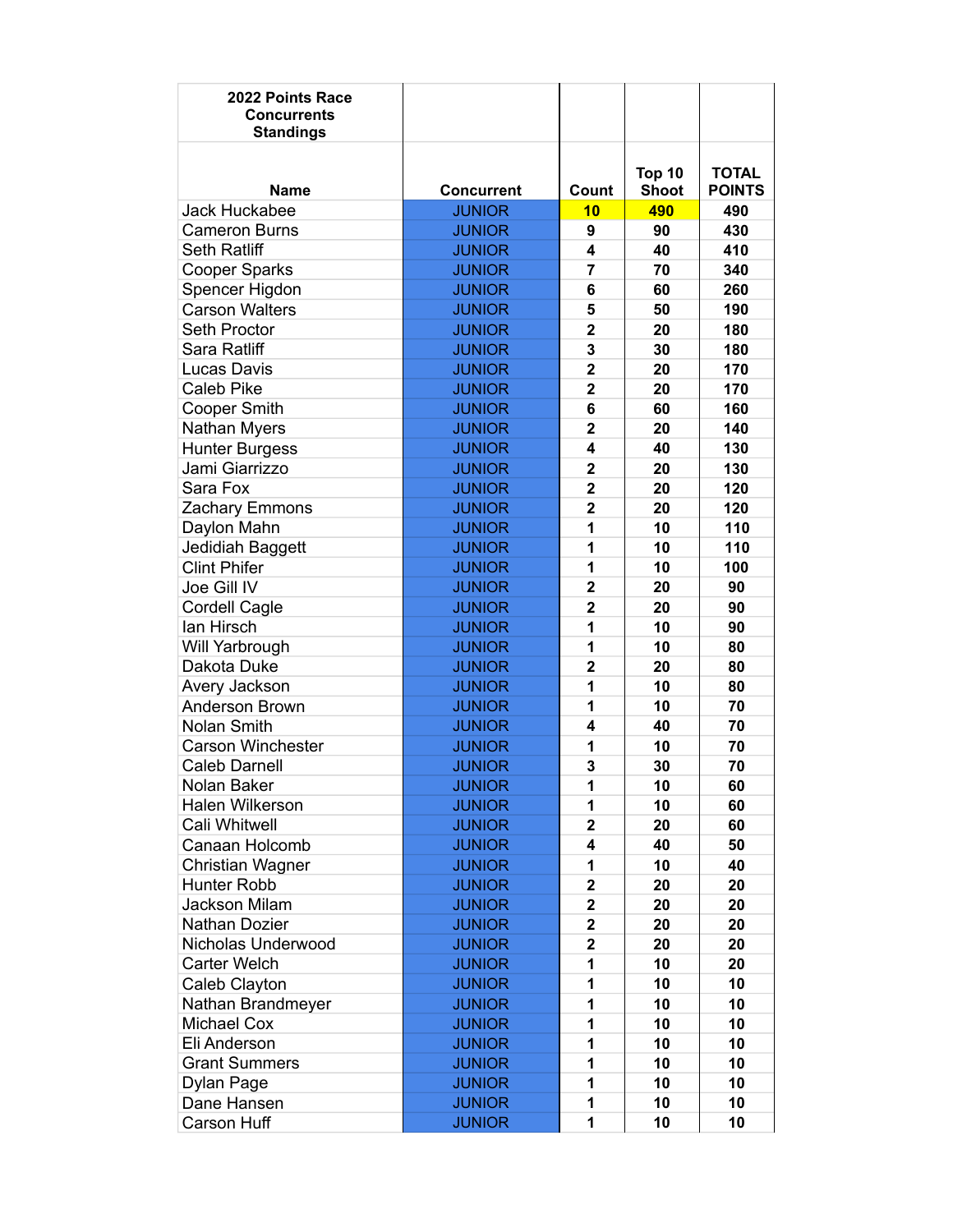| 2022 Points Race<br><b>Concurrents</b><br><b>Standings</b> |                                    |                         |                    |                     |
|------------------------------------------------------------|------------------------------------|-------------------------|--------------------|---------------------|
|                                                            |                                    |                         |                    |                     |
|                                                            |                                    |                         | Top 10             | <b>TOTAL</b>        |
| <b>Name</b><br><b>William Stewart</b>                      | <b>Concurrent</b><br><b>JUNIOR</b> | Count<br>1              | <b>Shoot</b><br>10 | <b>POINTS</b><br>10 |
|                                                            |                                    |                         |                    |                     |
| Morgan Hilliard                                            | <b>LADY</b>                        | 11                      | 1090               | 1090                |
| <b>Taylor Hilliard</b>                                     | <b>LADY</b>                        | 11                      | 970                | 970                 |
| Emma Shupe                                                 | <b>LADY</b>                        | 10                      | 760                | 760                 |
| Gabrielle (Gabby) Worthen                                  | <b>LADY</b>                        | $\overline{7}$          | 70                 | 600                 |
| <b>Benita Caldwell</b>                                     | <b>LADY</b>                        | 10                      | 430                | 430                 |
| Lexi Orr                                                   | <b>LADY</b>                        | 9                       | 90                 | 350                 |
| Sara Ratliff                                               | <b>LADY</b>                        | 3                       | 30                 | 320                 |
| <b>Chloe Chaleunsinh</b>                                   | <b>LADY</b>                        | 5                       | 50                 | 260                 |
| <b>Taylor Allensworth</b>                                  | <b>LADY</b>                        | 3                       | 30                 | 200                 |
| Sara Fox                                                   | <b>LADY</b>                        | $\overline{\mathbf{2}}$ | 20                 | 190                 |
| Dakota Duke                                                | <b>LADY</b>                        | $\overline{2}$          | 20                 | 180                 |
| Cali Whitwell                                              | <b>LADY</b>                        | $\overline{\mathbf{2}}$ | 20                 | 180                 |
| Jami Giarrizzo                                             | <b>LADY</b>                        | $\overline{\mathbf{2}}$ | 20                 | 170                 |
| <b>Allie Watson</b>                                        | <b>LADY</b>                        | 3                       | 30                 | 130                 |
|                                                            | <b>LADY</b>                        | 4                       | 40                 | 130                 |
| <b>Aditza Reyes</b>                                        | <b>LADY</b>                        | 6                       | 60                 | 120                 |
| KaiLa Byrd<br><b>Tina Jewell</b>                           | <b>LADY</b>                        | 1                       | 10                 | 110                 |
|                                                            | <b>LADY</b>                        | 1                       | 10                 | 100                 |
| Makayla Boisseau<br>Kayla Woodson                          | <b>LADY</b>                        | $\overline{2}$          | 20                 | 100                 |
| <b>Shelby Combs</b>                                        | <b>LADY</b>                        | 1                       | 10                 | 90                  |
| Lauren Trantham                                            | <b>LADY</b>                        | 1                       | 10                 | 80                  |
| <b>Summer Lee Fouts</b>                                    | <b>LADY</b>                        | 1                       | 10                 | 50                  |
|                                                            | <b>LADY</b>                        | 1                       | 10                 | 50                  |
| <b>Mallory Travis</b><br>Lili-Claire Nichols               | <b>LADY</b>                        | 3                       | 30                 | 40                  |
| Leila Schmeisser                                           | <b>LADY</b>                        | 1                       | 10                 | 40                  |
|                                                            | <b>LADY</b>                        | $\overline{\mathbf{2}}$ | 20                 | 30                  |
| Dahlia Sircy-Willis<br><b>Abigail Beall</b>                | <b>LADY</b>                        | $\overline{2}$          | 20                 | 20                  |
|                                                            |                                    |                         |                    |                     |
| La Donna Lesikar                                           | <b>LADY</b>                        | 1                       | 10                 | 20                  |
| Laura Mickels                                              | <b>LADY</b>                        | 1                       | 10                 | 10                  |
|                                                            |                                    |                         |                    |                     |
| Ralph Hoyt Greenwell                                       | <b>VETERAN</b>                     | 9<br>9                  | 90                 | 780                 |
| <b>Marty Moore</b>                                         | <b>VETERAN</b><br><b>VETERAN</b>   | 10                      | 90                 | 770                 |
| <b>Donald Caldwell</b>                                     |                                    |                         | 600                | 600                 |
| <b>Chris Schmeisser</b>                                    | <b>VETERAN</b>                     | 8                       | 80                 | 510                 |
| <b>Steve Ward</b>                                          | <b>VETERAN</b>                     | 5                       | 50                 | 440                 |
| Robert (Mike) Redmond                                      | <b>VETERAN</b>                     | 4                       | 40                 | 400                 |
| <b>Steve Carter</b>                                        | <b>VETERAN</b>                     | 6                       | 60                 | 340                 |
| Kenny Foster                                               | <b>VETERAN</b>                     | 6                       | 60                 | 350                 |
| Phillip Wakefield                                          | <b>VETERAN</b>                     | 9                       | 90                 | 240                 |
| <b>Lillard Teasley</b>                                     | <b>VETERAN</b>                     | 6                       | 60                 | 220                 |
| <b>Steve Purviance</b>                                     | <b>VETERAN</b>                     | 9                       | 90                 | 240                 |
| <b>Tim Schultz</b>                                         | <b>VETERAN</b>                     | 3                       | 30                 | 190                 |
| Don Padgett                                                | <b>VETERAN</b>                     | $\overline{\mathbf{2}}$ | 20                 | 180                 |
| Donald (Doc) Crawford                                      | <b>VETERAN</b>                     | 3                       | 30                 | 270                 |
| Bryan Fastenau                                             | <b>VETERAN</b>                     | 3                       | 30                 | 160                 |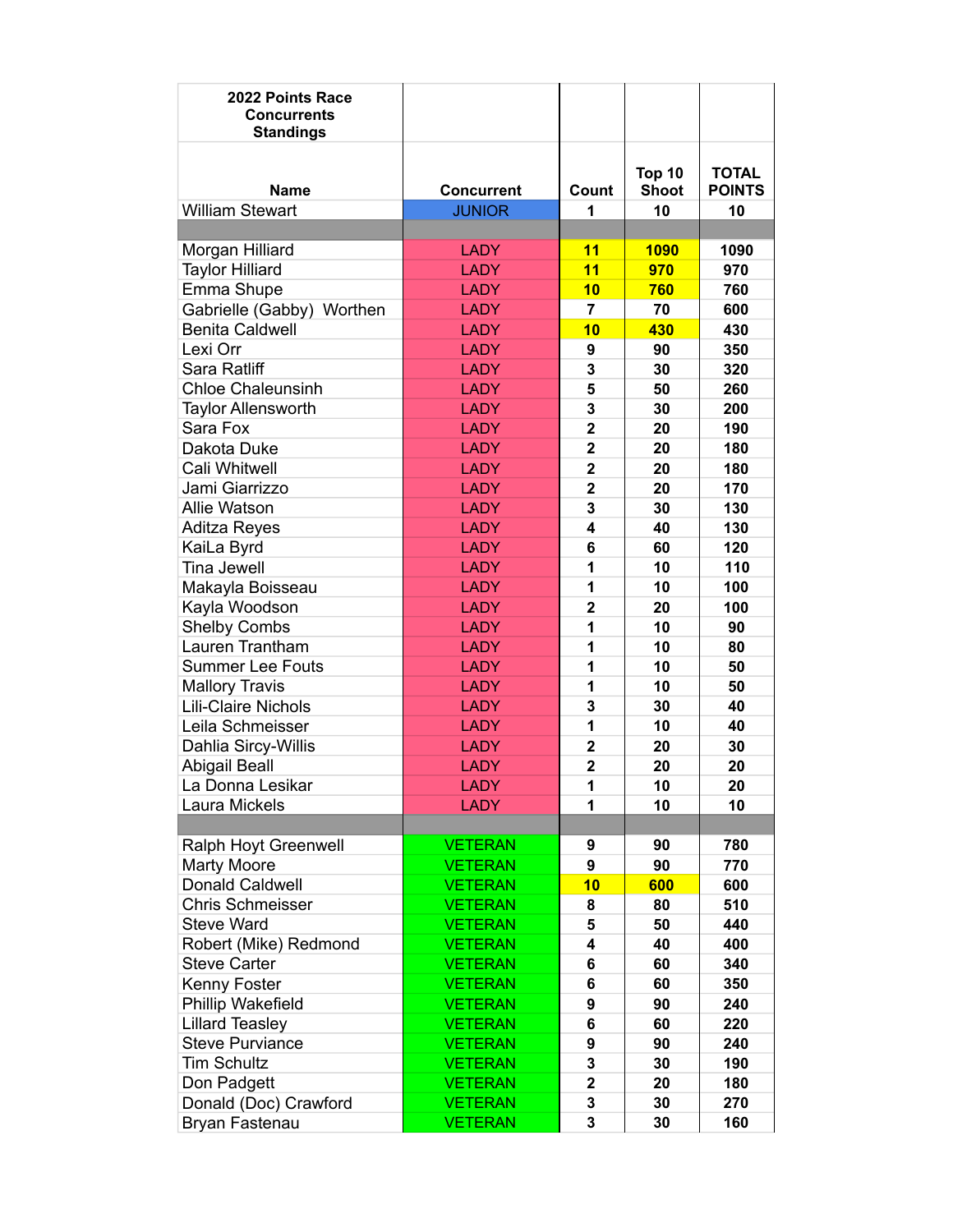| 2022 Points Race<br><b>Concurrents</b><br><b>Standings</b> |                   |                         |                        |                               |
|------------------------------------------------------------|-------------------|-------------------------|------------------------|-------------------------------|
| <b>Name</b>                                                | <b>Concurrent</b> | Count                   | Top 10<br><b>Shoot</b> | <b>TOTAL</b><br><b>POINTS</b> |
| <b>Steve Struve</b>                                        | <b>VETERAN</b>    | 8                       | 80                     | 200                           |
| <b>Bob Bush</b>                                            | <b>VETERAN</b>    | 3                       | 30                     | 250                           |
| Spike Harmon                                               | <b>VETERAN</b>    | $\overline{\mathbf{2}}$ | 20                     | 120                           |
| <b>Gregg Piercey</b>                                       | <b>VETERAN</b>    | $\overline{2}$          | 20                     | 100                           |
| Eric Dunn                                                  | <b>VETERAN</b>    | 3                       | 30                     | 100                           |
| Greg Edgin                                                 | <b>VETERAN</b>    | 1                       | 10                     | 100                           |
| <b>Randy Hopkins</b>                                       | <b>VETERAN</b>    | 1                       | 10                     | 90                            |
| <b>Tim Jewell</b>                                          | <b>VETERAN</b>    | 1                       | 10                     | 90                            |
| <b>Paul Gilberston</b>                                     | <b>VETERAN</b>    | $\overline{2}$          | 20                     | 90                            |
| <b>Benita Caldwell</b>                                     | <b>VETERAN</b>    | 10                      | <b>100</b>             | 100                           |
| <b>Mark Brimer</b>                                         | <b>VETERAN</b>    | $\mathbf{2}$            | 20                     | 80                            |
| Walter "Walt" Smith                                        | <b>VETERAN</b>    | 7                       | 70                     | 80                            |
| <b>Tim Denny</b>                                           | <b>VETERAN</b>    | 5                       | 50                     | 80                            |
| <b>Mike Barton</b>                                         | <b>VETERAN</b>    | 1                       | 10                     | 70                            |
| <b>Tina Jewell</b>                                         | <b>VETERAN</b>    | 1                       | 10                     | 70                            |
| David Putman                                               | <b>VETERAN</b>    | 1                       | 10                     | 70                            |
| <b>Chris Smith</b>                                         | <b>VETERAN</b>    | $\mathbf{2}$            | 20                     | 70                            |
| Rocky Shepard                                              | <b>VETERAN</b>    | 4                       | 40                     | 70                            |
| <b>Bart Hartley</b>                                        | <b>VETERAN</b>    | 5                       | 50                     | 60                            |
| Jeffrey Papasan                                            | <b>VETERAN</b>    | 1                       | 10                     | 60                            |
| Young Chun                                                 | <b>VETERAN</b>    | 5                       | 50                     | 60                            |
| <b>Frank Berta</b>                                         | <b>VETERAN</b>    | 1                       | 10                     | 60                            |
| <b>Bill Denny</b>                                          | <b>VETERAN</b>    | 5                       | 50                     | 50                            |
| Perry Johnson                                              | <b>VETERAN</b>    | 1                       | 10                     | 40                            |
| Dave Stephens                                              | <b>VETERAN</b>    | $\overline{2}$          | 20                     | 40                            |
| <b>Jason West</b>                                          | <b>VETERAN</b>    | 3                       | 30                     | 40                            |
| Danny Denton                                               | <b>VETERAN</b>    | 4                       | 40                     | 40                            |
| H Rhea Holly                                               | <b>VETERAN</b>    | 3                       | 30                     | 30                            |
| <b>Robert Gaines</b>                                       | <b>VETERAN</b>    | 1                       | 10                     | 30                            |
| Tommy Strickland                                           | <b>VETERAN</b>    | 3                       | 30                     | 30                            |
| <b>Tony Kennedy</b>                                        | <b>VETERAN</b>    | 1                       | 10                     | 30                            |
| <b>Jeff Martin</b>                                         | <b>VETERAN</b>    | 1                       | 10                     | 20                            |
| Jeffrey Horner                                             | <b>VETERAN</b>    | $\mathbf 2$             | 20                     | 20                            |
| Mark Lovan                                                 | <b>VETERAN</b>    | $\overline{\mathbf{2}}$ | 20                     | 20                            |
| <b>William Cox</b>                                         | <b>VETERAN</b>    | $\mathbf{2}$            | 20                     | 20                            |
| <b>Victor Andrews</b>                                      | <b>VETERAN</b>    | $\overline{\mathbf{2}}$ | 20                     | 20                            |
| David Stephens                                             | <b>VETERAN</b>    | $\overline{\mathbf{2}}$ | 20                     | 20                            |
| Joel Durham                                                | <b>VETERAN</b>    | 1                       | 10                     | 20                            |
| Tony Coffman                                               | <b>VETERAN</b>    | $\overline{\mathbf{c}}$ | 20                     | 20                            |
| <b>Gary Pruitt</b>                                         | <b>VETERAN</b>    | 1                       | 10                     | 10                            |
| Jeff Ivie                                                  | <b>VETERAN</b>    | 1                       | 10                     | 10                            |
| <b>Michael Mcclary</b>                                     | <b>VETERAN</b>    | 1                       | 10                     | 10                            |
| Kent Greenwell                                             | <b>VETERAN</b>    | 1                       | 10                     | 10                            |
| <b>Gary Fouts</b>                                          | <b>VETERAN</b>    | 1                       | 10                     | 10                            |
| Kenny Miller                                               | <b>VETERAN</b>    | 1                       | 10                     | 10                            |
| <b>Steve Williams</b>                                      | <b>VETERAN</b>    | 1                       | 10                     | 10                            |
| Leila Schmeisser                                           | <b>VETERAN</b>    | 1                       | 10                     | 10                            |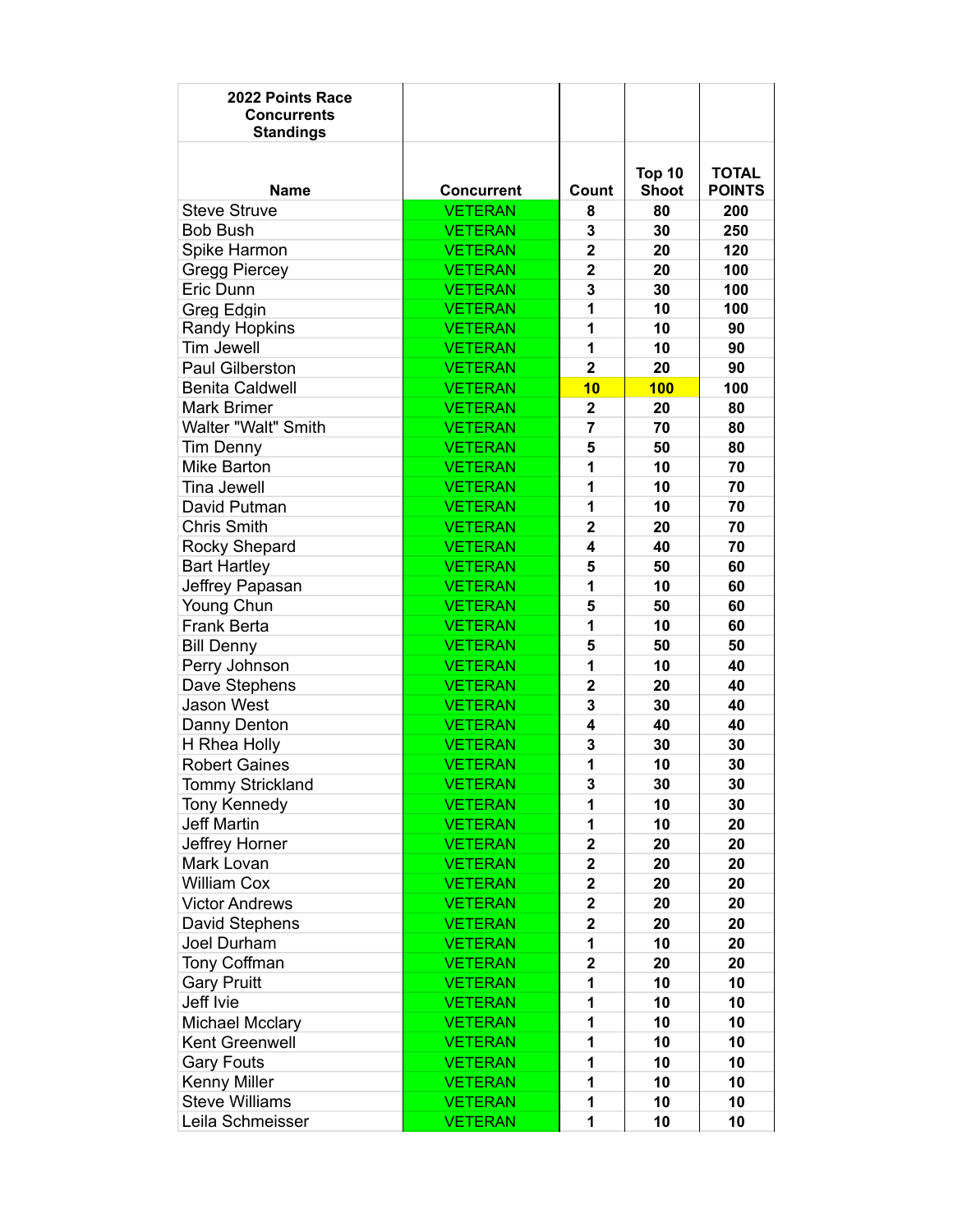| 2022 Points Race<br><b>Concurrents</b><br><b>Standings</b> |                   |                         |              |               |
|------------------------------------------------------------|-------------------|-------------------------|--------------|---------------|
|                                                            |                   |                         | Top 10       | <b>TOTAL</b>  |
| <b>Name</b>                                                | <b>Concurrent</b> | Count                   | <b>Shoot</b> | <b>POINTS</b> |
| Don Perrin                                                 | <b>VETERAN</b>    | 1                       | 10           | 10            |
| <b>Tony Blake</b>                                          | <b>VETERAN</b>    | 1                       | 10           | 10            |
| <b>Paul Bennett</b>                                        | <b>VETERAN</b>    | 1                       | 10           | 10            |
| Jimmy Wrape                                                | <b>VETERAN</b>    | 1                       | 10           | 10            |
| <b>Steve Lesikar</b>                                       | <b>VETERAN</b>    | 1                       | 10           | 10            |
| Donald McGaha                                              | <b>VETERAN</b>    | 1                       | 10           | 10            |
| <b>Timothy Hoskins</b>                                     | <b>VETERAN</b>    | 1                       | 10           | 10            |
| Eric Snyder                                                | <b>VETERAN</b>    | 1                       | 10           | 10            |
| <b>Mike Mickels</b>                                        | <b>VETERAN</b>    | 1                       | 10           | 10            |
| Ronnie Harper, Sr.                                         | <b>VETERAN</b>    | 1                       | 10           | 10            |
| La Donna Lesikar                                           | <b>VETERAN</b>    | 1                       | 10           | 10            |
| Anthony Thompson                                           | <b>VETERAN</b>    | 1                       | 10           | 10            |
|                                                            |                   |                         |              |               |
| Gene Lowe                                                  | <b>SUPER VET</b>  | 7                       | 70           | 650           |
| <b>Ronald Rogers</b>                                       | <b>SUPER VET</b>  | 9                       | 90           | 530           |
| Jim Shupe                                                  | <b>SUPER VET</b>  | 10                      | 420          | 420           |
| Emma Shupe                                                 | <b>SUPER VET</b>  | 10                      | 400          | 400           |
| <b>Richard Vickrey</b>                                     | <b>SUPER VET</b>  | 4                       | 40           | 400           |
| Peyton Brown                                               | <b>SUPER VET</b>  | $\overline{\mathbf{A}}$ | 40           | 350           |
| David Cole                                                 | <b>SUPER VET</b>  | 3                       | 30           | 320           |
| <b>Rick Archer</b>                                         | <b>SUPER VET</b>  | $\overline{\mathbf{4}}$ | 40           | 320           |
| Larry Taylor                                               | <b>SUPER VET</b>  | 6                       | 60           | 290           |
| David Adams                                                | <b>SUPER VET</b>  | 3                       | 30           | 270           |
| Dennis Clapp                                               | <b>SUPER VET</b>  | 3                       | 30           | 250           |
| <b>Charlie Donaldson</b>                                   | <b>SUPER VET</b>  | $\overline{\mathbf{A}}$ | 40           | 250           |
| Joseph Calabrace                                           | <b>SUPER VET</b>  | 5                       | 50           | 240           |
| Clay Kelley                                                | <b>SUPER VET</b>  | 3                       | 30           | 220           |
| Johnny Cox                                                 | <b>SUPER VET</b>  | 3                       | 30           | 210           |
| Dan Rosario                                                | <b>SUPER VET</b>  | $\overline{7}$          | 70           | 210           |
| <b>Woodrow Culp</b>                                        | <b>SUPER VET</b>  | 9                       | 90           | 210           |
| <b>Steve Pitts</b>                                         | <b>SUPER VET</b>  | 6                       | 60           | 180           |
| Mike Taylor                                                | <b>SUPER VET</b>  | 3                       | 30           | 180           |
| <b>Steve Frost</b>                                         | <b>SUPER VET</b>  | $\overline{2}$          | 20           | 160           |
| Jim Wright                                                 | <b>SUPER VET</b>  | 3                       | 30           | 150           |
| David Walker                                               | <b>SUPER VET</b>  | 1                       | 10           | 110           |
| James Rowe                                                 | <b>SUPER VET</b>  | 3                       | 30           | 110           |
| Lanny Provience                                            | <b>SUPER VET</b>  | 1                       | 10           | 100           |
| Ray Morris                                                 | <b>SUPER VET</b>  | $\overline{\mathbf{2}}$ | 20           | 90            |
| Tim Taylor                                                 | <b>SUPER VET</b>  | 1                       | 10           | 90            |
| <b>Terry McLaughlin</b>                                    | <b>SUPER VET</b>  | 1                       | 10           | 80            |
| Joe Woolsey                                                | <b>SUPER VET</b>  | 1                       | 10           | 80            |
| David Williams                                             | <b>SUPER VET</b>  | 1                       | 10           | 70            |
| Gerald Hendrickson                                         | <b>SUPER VET</b>  | 1                       | 10           | 70            |
| Jim Hunter                                                 | <b>SUPER VET</b>  | 1                       | 10           | 60            |
| Dennis Van Wormer                                          | <b>SUPER VET</b>  | $\overline{\mathbf{A}}$ | 40           | 60            |
| Paul Davidson                                              | <b>SUPER VET</b>  | 1                       | 10           | 40            |
| George Kawell                                              | <b>SUPER VET</b>  | 1                       | 10           | 30            |